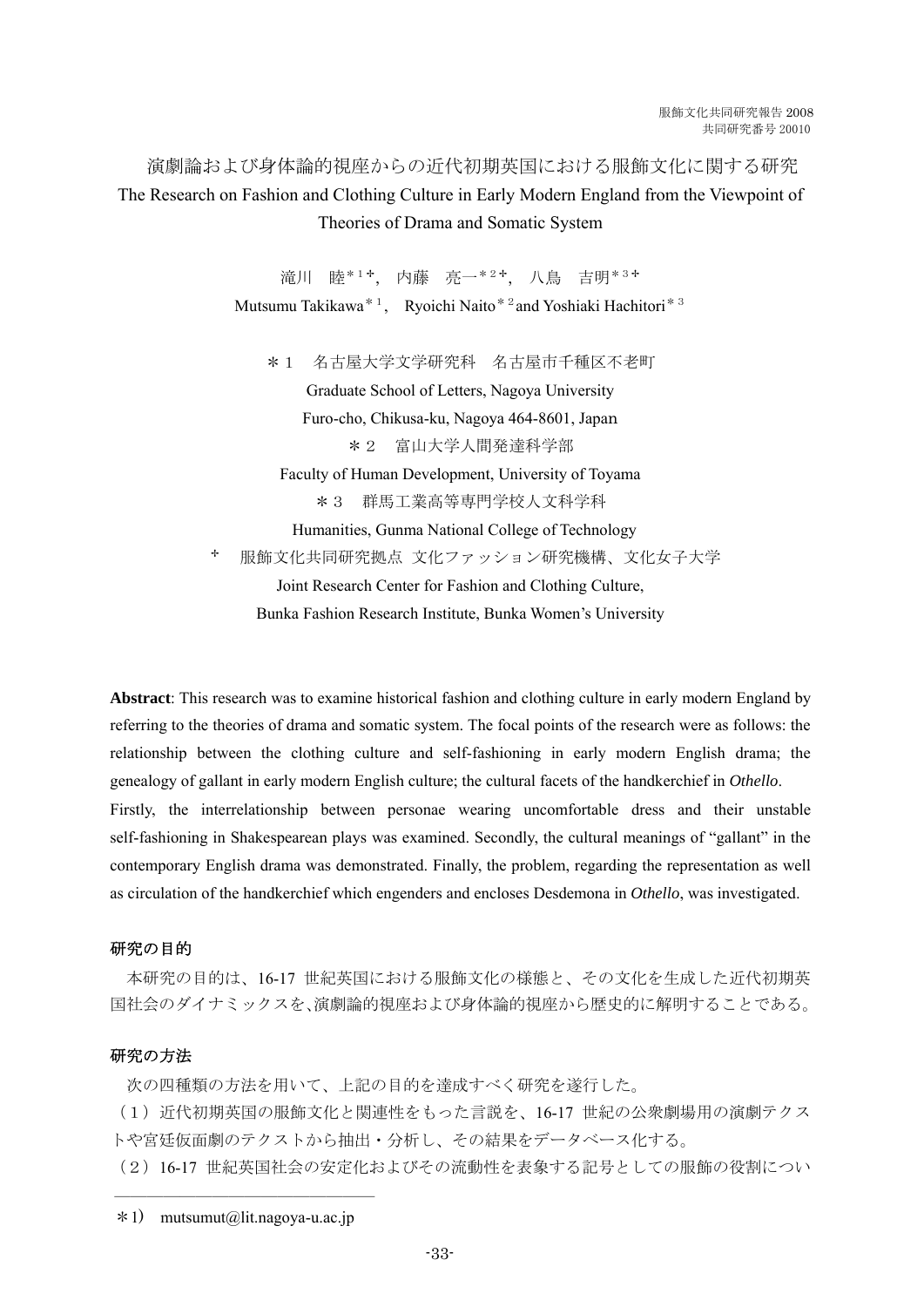て、当時の社会の様態を記した一次資料をもとに分析を行う。

(3)近代初期英国における身体概念と服飾文化の関連性について、当時の医学、生理学、そし て演劇のテクストを分析することによって、明らかにする。

(4)(1)-(3)を総合的に検討し、近代初期英国における服飾文化の実相を解明する。

## 研究の結果

 方法欄に記したデータベース構築中に得られた、研究統括者と分担者による研究結果は次のと おりである。

(1)「着心地の悪さ・居心地の悪さ―近代初期英国の服飾文化における―」(滝川)

 近代初期英国において「ファッション」(fashion)という言葉は、服飾などのはやりの型を意 味すると同時に、人の「姿や形」(OED "fashion" sb. 2. a)、「性質」(sb. 4)、「行動」(sb. 6. a, b)、そして詩人 Edmund Spenser が "Letter to Raleigh" において言明しているように、「人 間を形成すること」をも意味した [1]。

 この近代初期英国における服飾と自己形成との密接な関係は、清教徒 Phillip Stubbes の Anatomy of the Abuses in England (1583)の言説―服装は性差を明確にするために神が与えた記 号であるがゆえに、異性装することは性を転換することであり、己の性を冒涜することに他なら ない―[2] によって裏付けられる。近代初期英国においては、服飾はすなわち身体、そして個の アイデンティティそのものなのである。

 このような概念は近代初期英国社会において二つの動きとなって現れる。一つは為政者によっ て幾度となく発布された「衣服の奢侈禁止法」(sumptuary law)であり、もう一つは Stubbes が 上掲書で弾劾する、英国の街で見られた、ファッションとしての異性装である。前者が、奢侈な 服飾を取り締まることによって、身体やアイデンティティを社会・文化の規矩内に押さえ込もう としたのに対して、後者は異性の服飾を身に纏うことによって、ジェンダーと社会の規範から逸 脱しようとするものである。

 服飾をめぐるこの二つの動きが表象される場が近代初期英国演劇である。近代初期の英国社会 の階級秩序や性を厳格に表わす服飾がロンドンの公衆劇場で再利用され、そうした階級秩序の周 縁に位置する男性役者の身体を包む。そもそも舞台で身につけられる服飾は、その服飾を纏った 人物のアイデンティティを同定するための「小道具」なのであるが、近代初期英国の演劇世界に おいては、そうした「小道具」そのものにアイデンティティを不安定にさせる要素が含まれてい るといえよう。さらに、その不安定さを加速化するように、そしてロンドンのファッションを模 倣するかのようにして、Shakespeare、John Lyly、Thomas Dekker など当時の劇作家たちは競っ て、男装する女性登場人物たちを創造した。

 ただし Shakespeare の劇作品においては、新たな衣装や男装に身を包むときの高揚感よりは、 むしろそうした服飾を身に着けているときに感じられる「着心地の悪さ」が強調されている。た とえば、Macbeth (1605?)において、国王殺害を断行する Macbeth が、「病にかかった国を / 支配 というベルトで締めつけておけない」状態であるとか「小人の盗人が巨人の着物を盗んだように / 王位が身につかない」有様であると語られたり (5.2.15-16, 21-22) [3]、As You Like It (1600?) においては Rosalind が「男装しているからといっても、気質までも男装しているわけではない」 (3.3.162-63) [4] と吐露したりする場面にそれは端的に表現されている。着心地の悪さが、居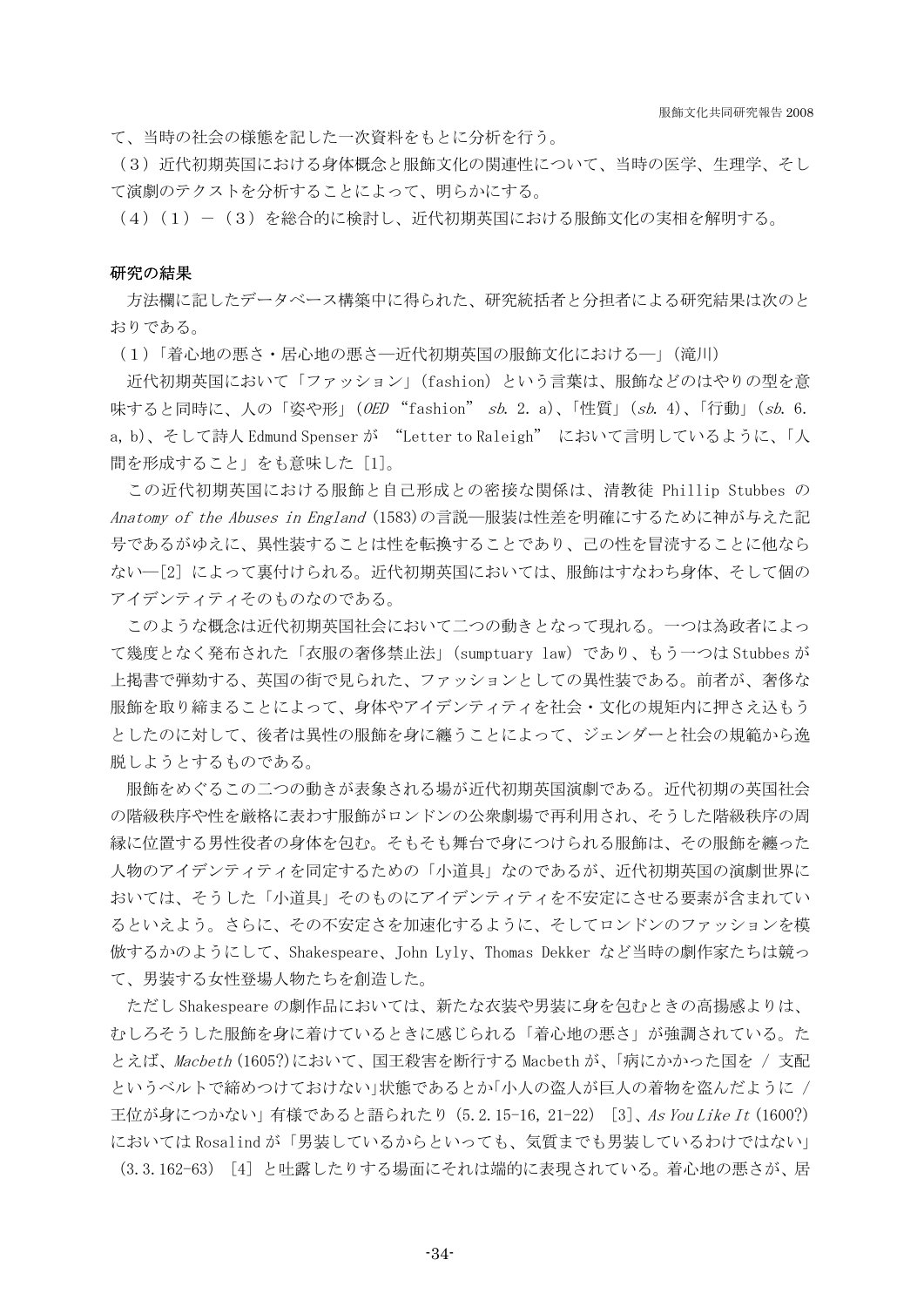心地の悪さ、つまり存在やアイデンティティの不安定感と結びついているのである。

 このような Shakespeare 劇の特徴は、劇作家が(a)衣服の奢侈禁止法に代表される為政者の動 向に敏感であったこと、(b)異性装に象徴される「晴れ」―祝祭の時空―に劣らず、プロットの 終結を導く「褻」(け)―日常世界―を重視したこと、(c)それに身を包む者のアイデ ンティティに揺るぎをもたらすような、記号としての服飾に内在する脱構築的要素に意識的であ ったこと、などに由来すると考えられる。

(2)「gallant の服飾文化学」(内藤)

資料収集と先行研究の調査から得られた今年度の成果として,現在考えていることは、本研究 課題である、演劇論、身体論の視座から社会の安定化・流動化と服飾文化が結節する一つの例と して、Thomas Dekker の The Gull's Horn-Book (1609) [5] などに描かれている gallant と呼ば れる華美な服装をする人物像の実像を研究テーマの一つとすることである。問題点はこの gallant という人物像は、当時の文献に頻出するものであるが、華美な服装をした人物として批 判的に描かれている場合もあれば、たとえば Shakespeare などでは、騎士の勇敢さを指す場合と 両方があることである。この gallant に対する評価の分かれ道を服飾文化との関連で、仔細に見 直すことで、これまで見落とされていたことがわかるかもしれない。OEDによれば、gallant はこ の時代の意味としては、名詞で a man of fashion and pleasure, a fine gentleman、形容詞と して、gorgeous or showy in appearance、また chivalrously brave, full of noble daring な どの意味があるが、後者「騎士のように勇敢な」の意味は Shakespeare が初出である。名詞でも この「騎士のように勇敢な」という形容詞の意味合いが付加されることもある、と OED にはある。 また Alan C. Dessen 等による初期英国演劇の『ト書き辞典』によれば、gallant は costly, fashionable, extravagant clothing, often linked to a rise in status とあり、華美な服装 がとくに地位の向上を表すことが示唆されている [6]。 また同辞典によれば brave も widely used for costly, fashionable, extravagant clothing と、ト書きにおいては、gallant とほぼ 同じ意味であることが示されており、初期英国演劇において gallant と brave は服装に関して共 通した意味を持っていたことがわかる。また先の OED の意味にもあるように gallant と brave は 華美な服装と騎士を結びつけるキーワードである。華美な服装を批判したのは、Dekker の前に Phillip Stubbes がいるが、一方、貴族は軍事的には時代遅れの騎士の華やかな服装で肖像画を 描かせた時代である。また、この時代の「服装をみせびらかす」ことを主題に、劇場論・身体論 を絡めた研究書としては Amanda Bailey の Flaunting (2007)があり [7]、 またイギリス人の豪 華な舶来品愛好をナショナル・アイデンティティのあり方と絡めて論じたものなど [8]、華美な 服装をするとくに男性の研究が今後の研究展望としては重点的課題となる。これらを総合して、 gallant をひとつのキーワードとして、関係演劇作品、文献等を精査し、そこに表れる服飾関係 のデータベース作成をさらに進める予定にしている。

(3)「服飾と身体の交錯――Othello におけるハンカチ再考――」(八鳥)

今年度は Shakespeare の劇 Othello (1604?) の読解を通して、初期近代英国における服飾と身 体の問題を考察する。 Othello では Othello が妻の Desdemona に対して抱く嫉妬が悲劇をもたら すが、そこではハンカチとそれに付随して実体化される女性的身体が悲劇の重要な要因を構成し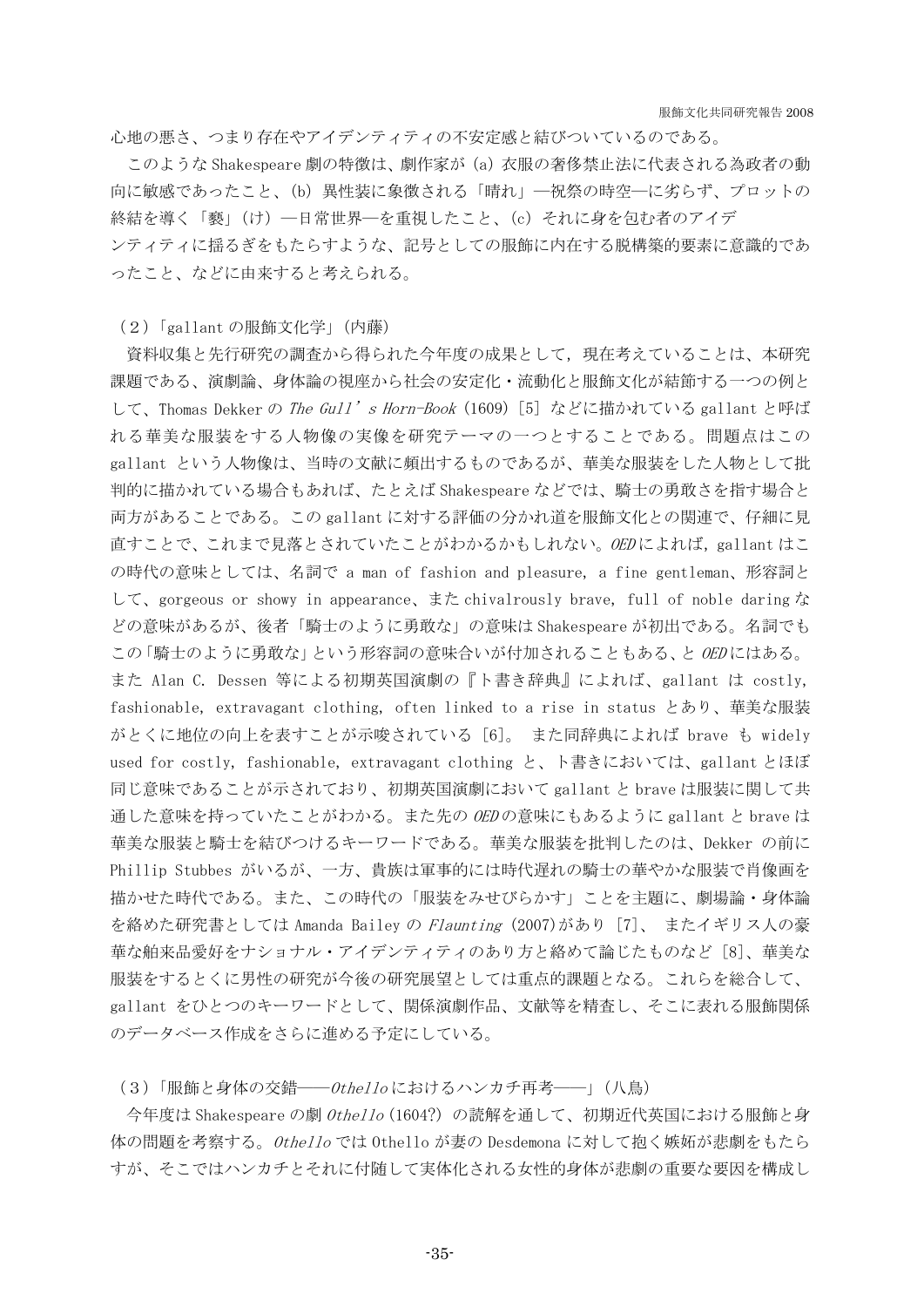ている。

ハンカチは 16 世紀から 17 世紀にかけて、つまり初期近代の「文明化の過程」 [9]の中で、主 として女性によって使用されることが一般化していくが、ハンカチは使用価値のみならず、結婚 の贈物や階級的差違を明示する奢侈品としての文化的価値も内包していた [10]。しかしハンカチ の使用価値それ自体も身体、特に女性の身体と連関して、重要な文化的意味を発現させた。ハン カチは汚物や体液を除去・吸収することで身体を清潔"pure"な状態に保つ役割を果たしたが、 清潔であることは同時に純潔"pure"であることを女性に課した。ここには清潔さという概念を 軸にした女性の身体観の再定義が絡んでいた。身体の清潔さを確立することは、特に身体の開口 部(目・鼻・口・耳・性器・肛門など)を焦点化することに繋がり、身体は「囲われた身体」と して再定義され、規範的な女性は「囲われた庭」として形象化された [11]。しかも同時に女性の 身体は常に男性の身体が劣化したものと考えられた。その結果、初期近代の支配的言説において、 女性の身体を「漏れやすい器」"leaky vessel"とみなす身体観がイデオロギー的に形成され、 ハンカチはその家父長制的イデオロギーの生成を促す一翼を担った。ハンカチは「漏れない器」 を保証し、純潔・貞節という概念と結び付き、それを実体化したのである。したがって Othello から贈られたハンカチをなくす Desdemona は象徴的にも現実的にも貞節を欠いた女性として Othello に推断される。Desdemona の不貞を疑う Othello が彼女の手を"This hand is moist" (3.4.36) と描写するとき [12]、Othello は Desdemona の身体を「漏れやすい器」へと還元し、 Othello の思考の中で Desdemona は淫らな女性へと変貌を遂げていく [13]。

Othello の中でハンカチはさらに目や鼻、耳、唇と結び付く。Othello は Desdemona に"Make it a darling, like your precious eye!" (3.4.68) と指示し、また後には嫉妬で混乱しながら "Noses, ears, and lips. Is't possible? Confess! handkerchief!" (4.1.42-43) と叫ぶ。 これらの連想は偶然ではない。目、鼻、耳、唇といった身体開口部はハンカチと換喩的関係にあ り、隠喩的には目は女性性器の象徴となり、同時に男性の窃視症的視線を含意し、また鼻は男根、 耳や唇は噂や内通を暗示する [14]。この連想には Othello の男性としての不安が露呈している。 錯乱していく Othello の思考から繰り出されるこれらの言葉は、Othello の意識の中で姦婦と化 していく Desdemona の身体と対応しつつ、女性的身体を規定していく。

このように Othelloにおいてハンカチは女性的身体をイデオロギー的に規定し、家父長制的イ デオロギーに基づくかたちでジェンダーやセクシュアリティーを実体化する機能を具現している が、同時にハンカチは敬虔や堅忍といった宗教的・精神的崇高さを暗示する効果を持ち [15]、さ らに Desdemonaや Emiliaといった女性搭乗人物が自らのアイデンティティや主体性を築こうと行 為する際の物質的基盤にもなっている。男性登場人物が専有し、支配するハンカチとその解釈を 拒否し、それらを取り戻そうとする行為を通して彼女たちが求めているのは、女性性や女性の身 体がイデオロギー的に規定され、囲い込まれるのを回避し、それらに他の可能性を見出そうとす ることである [16]。服飾が行為体 (agency) にとって重要な手段となり得る可能性を Othello は胚胎している。

以上のような問題意識から、今後さらに初期近代英国演劇における服飾と身体の問題を考察し ていく。